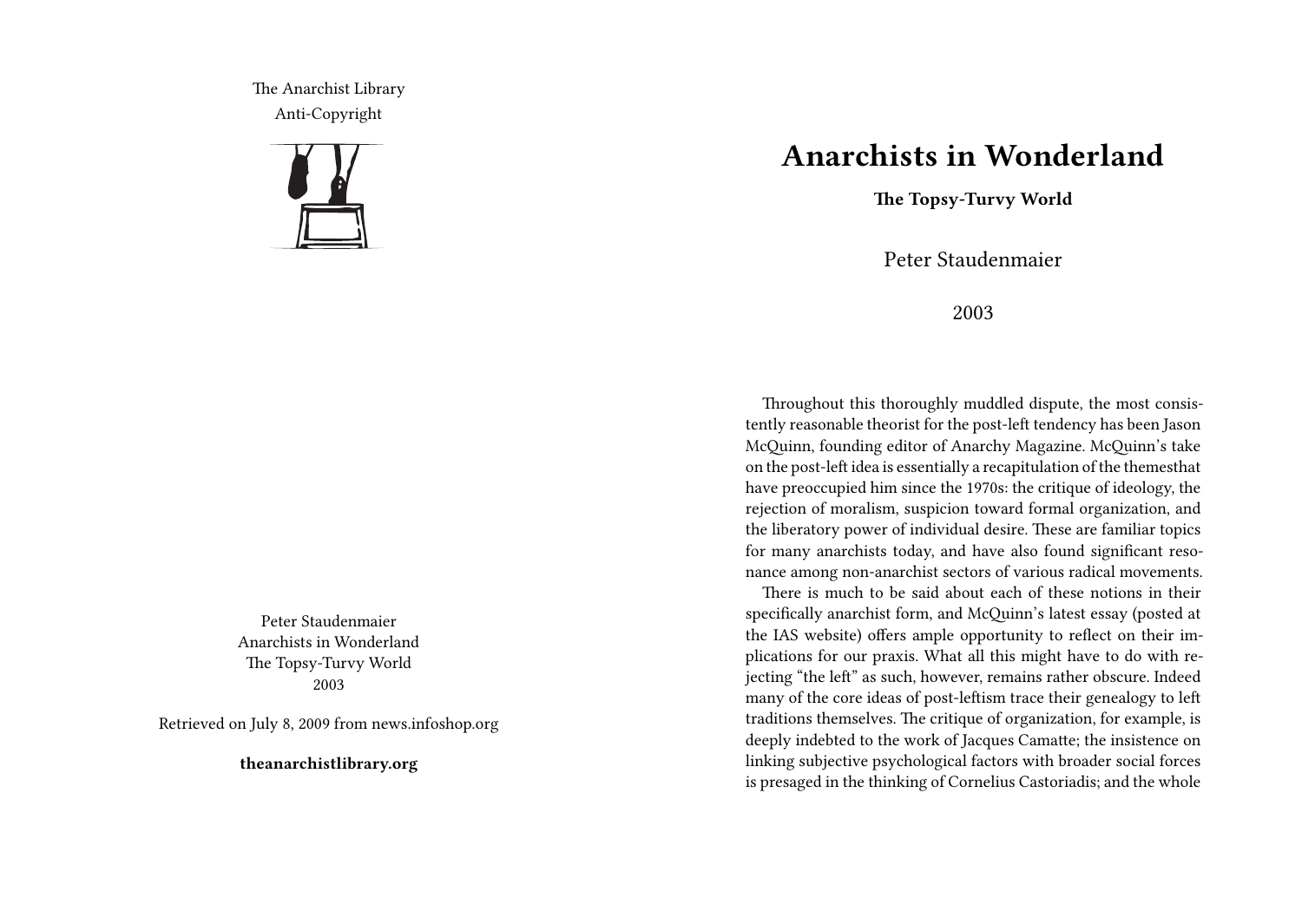re-orientation toward domination as our central critical term was theorized by the Frankfurt School and by Social Ecology long before it gained currency in the pages of Anarchy.

Despite the provenance of many of its own fundamental principles, however, post-leftism adamantly rejects any accommodation with what it takes to be "the left". This phrase itself seems to expand or contract to fit the circumstances; when post-left anarchists talk about leftists, sometimes they mean sectarian splinter groups and authoritarian demagogues, and sometimes they mean everybody from Bukharin to Bookchin. Many anarchists drawn to the postleft label appear to live in a world in which all leftists are Leninists, except when they're liberals, and where the left as a whole is an ominous iceberg of power-worship threatening to sink a virtually Titanic-sized anarchist movement.

Since I do not live in that world, I am frequently at a loss when asked to reply to the claims of post-leftism. In the world where I live, the left is an extraordinarily variegated continuum of conflicting participants and perspectives, not a monolithic entity that can be reduced to a few neat premises. And the anarchist movement is a relatively small but vitally important current within that broader continuum, a current that still has much to learn from other radical tendencies and social movements. But in the hope of sparking something like a coherent debate on these questions, I will once more venture down the rabbit-hole and see what sense I can make of post-left theory in its myriad forms.

McQuinn's latest essay begins on a promising note. He observes, accurately enough, that the "void in the development of anarchist theory" has "yet to be filled by any adequate new formulation", and offers the post-left alternative as a way to address this gap. His conclusion strikes a conciliatory tone as well: "there has been a long, most often honorable, history of anarchist and left syntheses." This would seem to leave considerable room for critical engagement between anarchists and leftists.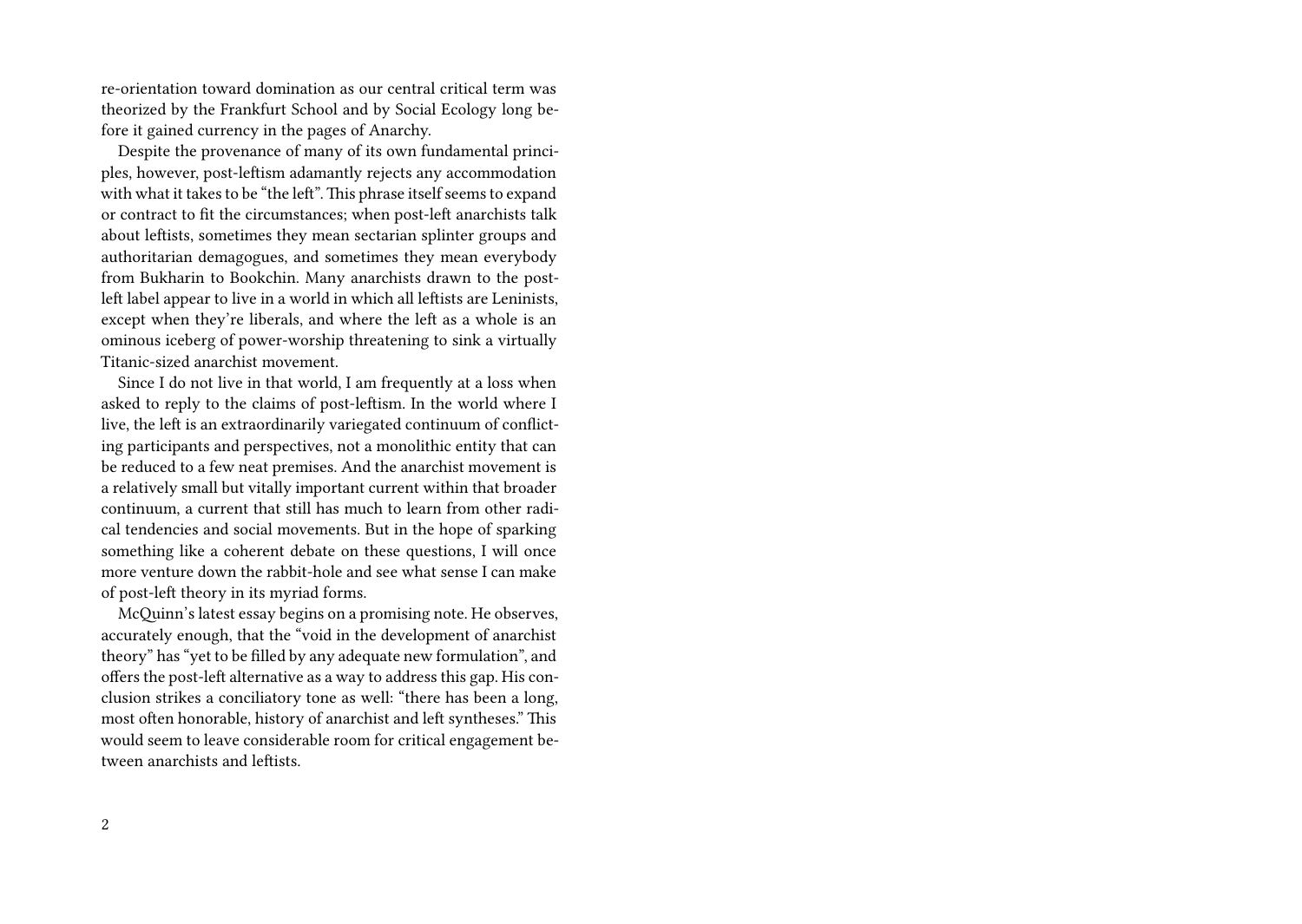But this raises an obvious problem: Why are McQuinn's more judicious statements of the post-left position at odds with both the details of his own argument and the vehement declarations of so many other post-left anarchists? The simplest explanation is that adherents of post-leftism are still working out the specifics of their vision, something that other anarchists can hardly fault them for. In this process, however, a number of the more troubling versions of post-left thinking will require serious reconsideration if the tendency is to live up to its own best intentions. And it is far from clear that McQuinn's current proposal is able to accommodate this much-needed reconsideration.

Perhaps the most telling instances of post-left zeal can be found in a sprawling on-line debate from 2002, hosted by the comrades at infoshop.org. The exchange can be found here:

flag.blackened.net

Just about the only thing to emerge clearly from that discussion was that a number of the more vocal post-left anarchists are committed to a series of implausible claims that McQuinn's essay does not address, much less defend. We might simply stop at this point and ask, Will the real post-leftists please stand up? But maybe a more productive approach is to read McQuinn's contribution in light of the background provided by less discreet fans of the postleft position.

Let's begin with the nebulous notion of "the left" that animates the post-left critique. The leftists we meet in the extravagant denunciations proffered by post-left anarchists are an impressively protean bunch: they are all simultaneously totalitarians and reformists; their movements are disintegrating, trapped in inevitable decline, yet their mere presence threatens to overwhelm those anarchists foolish enough to ignore the urgent danger; they are ruthlessly fixated on an all-encompassing abstract ideology, yet at the same time they fritter away their activist energies on single-issue concrete campaigns. Even their opposition to capitalism is mostly fake. McQuinn himself relies on such caricatured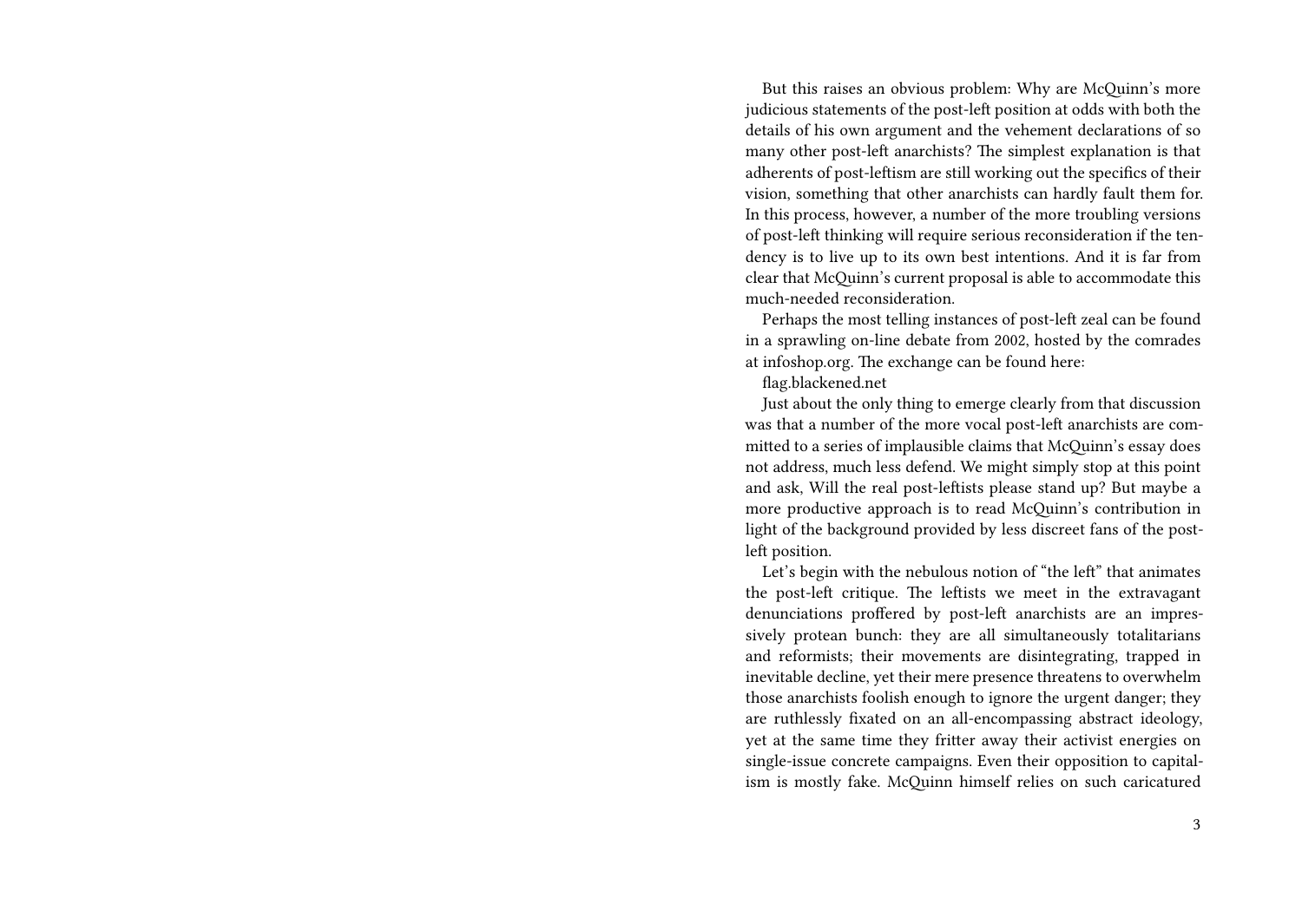portraits more often than not; his essay resounds with telltale modifiers like "all" and "every", "always" and "everywhere". This lack of nuance does little to further anarchist evaluations of left practice.

McQuinn is similarly fond of sweeping assertions about what "the vast majority" of leftists have thought and done throughout history. More careful descriptions are overshadowed by categorical pronouncements: "For leftists, the emphasis is always on recruiting to their organizations, so that you can adopt the role of a cadre serving their goals." To an extent this can be chalked up to simple rhetorical excess, but such undifferentiated claims are often taken literally by the post-leftist faithful, who fail to notice that these indiscriminate generalizations do not accord well with McQuinn's ringing criticisms of reductionism.

The post-left image of "the left" is not just overly simplified, it is frequently wrong on the particulars. McQuinn writes, for example, that the "critique of everyday life" is "largely incompatible" with "most of the New Left of the 60s and 70s." In Germany, France, and North America, at the very least, large segments of the New Left enthusiastically embraced the critique of everyday life; indeed the profoundly anti-authoritarian upsurge of that era — which was of course accompanied by an authoritarian backlash — owed much of its vigor and incisiveness to this re-orientation toward everyday relationships. The influential three-volume work The Critique of Everyday Life was written not by an anarchist, but by the French leftist Henri Lefebvre.

Themes such as the critique of everyday life and the critique of ideology have in fact been central to radical forms of left politics for decades. The classic primer by Richard Gombin, for example, The Origins of Modern Leftism, devotes a pivotal chapter to "A Critique of Everyday Life". More important, the concrete practice of countless New Leftists was explicitly predicated on a forceful rejection of precisely those values which McQuinn takes to be constitutive of the left as such. This strand of left radicalism did not appear out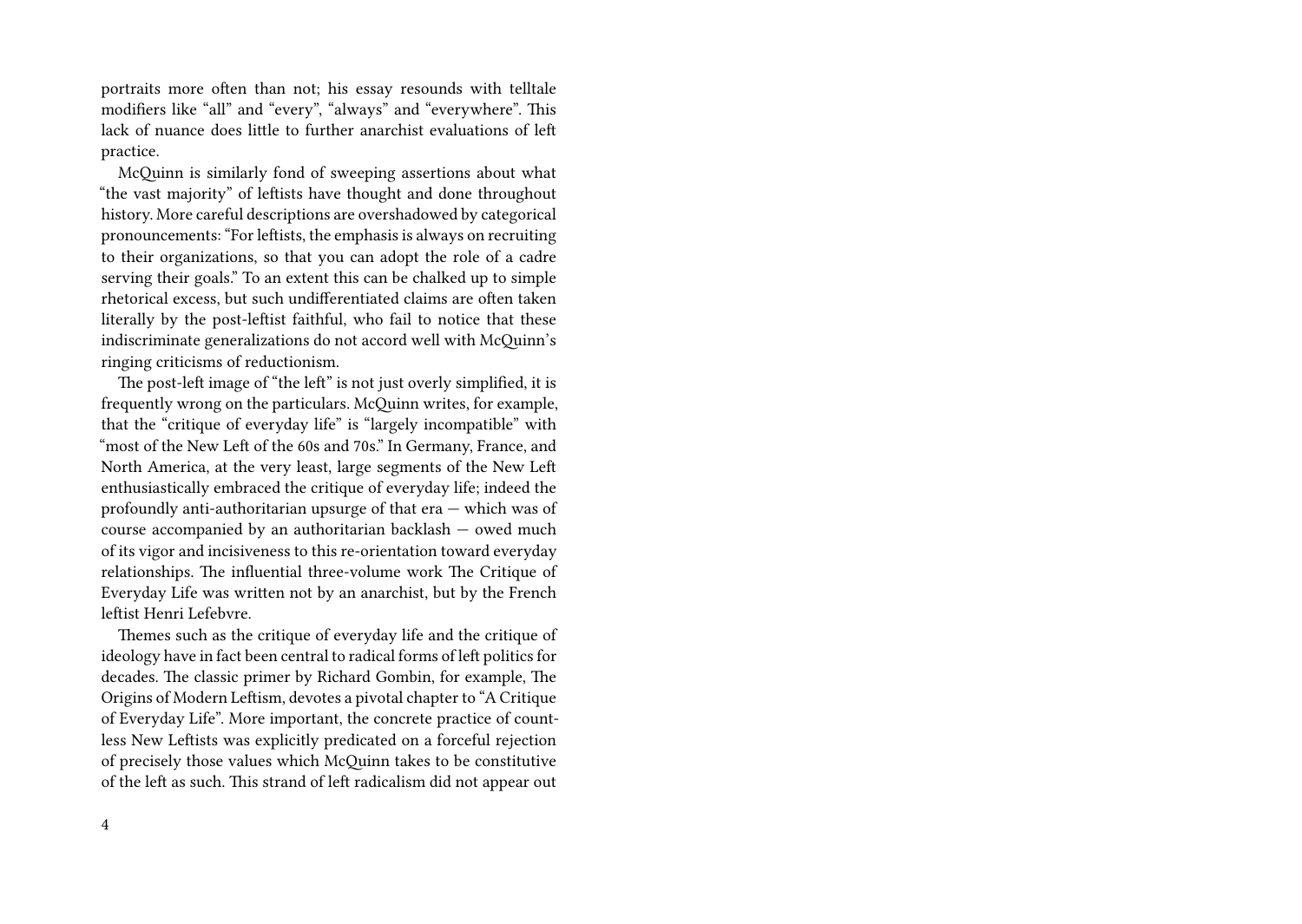periences of compatible struggles will go a long way toward overcoming the blind spots in the anarchist tradition. An anarchism that wishes to avoid reification and leave the mistakes of the past behind will take this lesson to heart.

of nowhere in the 1960s; it has its roots in earlier figures such as Alexandra Kollontai or Wilhelm Reich, and found one of its most articulate spokespeople in Herbert Marcuse, whose work on the topic reached back to the 1930's. All of these individuals were nonanarchist leftists.

Similar points could be made about the critique of industrial technology, which McQuinn also takes to be essentially foreign to leftist thought. The actual history of the left includes numerous instances when such innovative critical approaches emerged to contest the conformism and repressiveness of the cadre model. There is no sensible reason to collapse this multifaceted record into a one-dimensional tale of leftist perfidy. Moreover, some leftists have been thoughtful and resolute allies of anarchism at crucial junctures in our history. Many anarchists learn about the Spanish revolution through the superb account Homage to Catalonia, penned by George Orwell. Orwell was a leftist who fought side by side with other leftists and anarchists against both the right and the Stalinists in Spain. Today one of the chief ways that inquisitive anarchists have easy access to the classics of our own tradition is through the work of leftists like Daniel Guerin. Selective memory will not help us make sense of the conflicted history of left interactions with anarchists.

But the problem here goes beyond one-sided depictions of the left. Post-left anarchists also rely on a truncated conception of anarchism itself. McQuinn's essay is not immune to this tendency; at several points he insists that anarchism as a whole rests on an "indelibly individualist foundation". If this were true, it would be difficult to explain the centuries-old internal struggles between individualist anarchists and social anarchists. Without recapitulating these debates here, suffice it to say that many contemporary anarchists reject McQuinn's contention that "collectivism" is inherently suspect while "individual self-theory" is the source of liberation. His ill-considered invocations of Stirner aside, McQuinn neglects the crucial dialectic between individual and collective that is the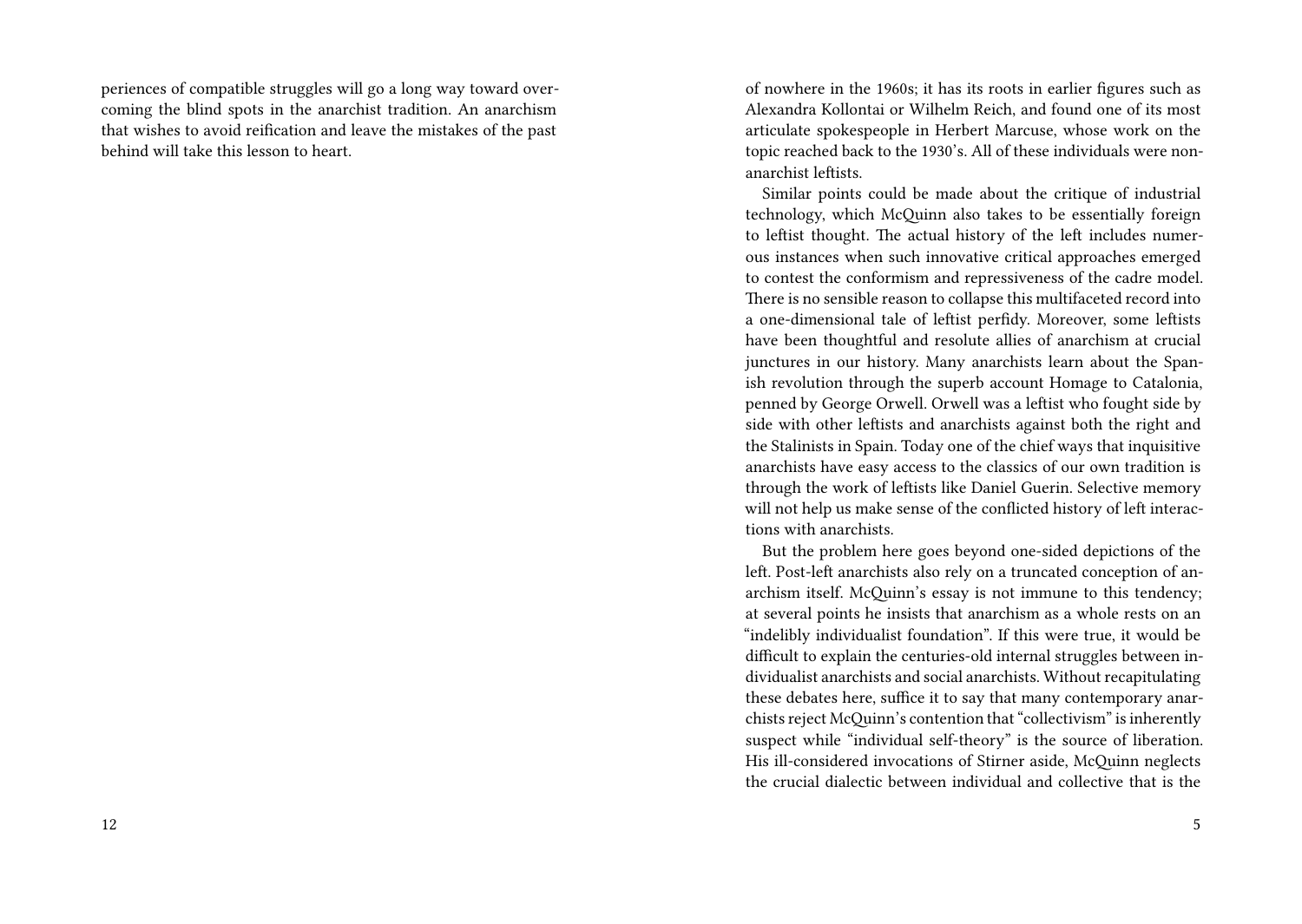distinctive feature of social anarchist praxis. While we can probably all agree with McQuinn's observation that "without the autonomous individual, any other level of autonomy is impossible", post-leftists would do well to remember that the reverse is equally true: Without autonomous collectivities, individual autonomy is impossible. McQuinn's commitment to individualist assumptions leads him to misconstrue this fundamental relationship. Getting things more or less backwards, he writes that "only free individuals can create a free, unalienated society." But free individuals do not drop out of the sky; they are themselves the product of free societies.

This myopic insistence on individual autonomy comes back to haunt post-leftism when its more hyperbolic advocates take the floor. In the aforementioned infoshop debates, several spokespeople for post-left positions emphatically declared their opposition to egalitarianism (hardly surprising in a tendency that takes its cues from Stirner and Nietzsche), and a number of them claimed to reject social institutions per se, maintaining that all social structures of whatever sort are inherently oppressive. Forgetting the cultural context within which many US-based anarchists operate, some of these post-leftists carry the ideal of rugged individualism to the point of self-parody, declaring that in the liberated future, nobody will ever have to associate with people they don't personally like. One of them summed up the post-left stance by saying simply "I want to be left alone", free of all the annoying attachments of social life, without other people interjecting their own opinions or offering critical comments on each other's behavior.

Though the promoters of these notions strenuously deny it, what this attitude amounts to is a rejection of the very possibility of communal existence. If all social structures are inherently oppressive, there is no point in trying to create a free society. If libertarian and participatory social institutions are impossible by definition, we can all stay home and read Foucault. It may seem trivial to state these matters so baldly, but sharing the world with other people

treme right end of the spectrum. Although post-left anarchists often dismiss such cases as either isolated or irrelevant, the record of anarchist crossover into far right terrain is in fact remarkably long. Among the better known examples are Georges Sorel in France, Günther Bartsch in Germany, Troy Southgate in Britain, and Bill White in the US. The desire to move 'beyond left and right' played a key role in several of these instances, and continues to do so today. The conclusion to McQuinn's essay suggests an indifferent attitude, at best, toward this regrettable history.

All in all, the post-left paradigm still needs a lot of refining. In the midst of condemning reductionism, reification, and the failed politics of the sectarian left, it relies on a reductionist view of left history and a reified notion of absolute individuality while encouraging the sectarian strands within anarchism. The much-needed process of theoretical and practical refinement would be more effective if post-left adherents could bring themselves to engage with the criticisms put forward by left anarchists. Indeed that step alone might spur a re-thinking of the categories post-leftists hold so dear, along with a recognition that there are important libertarian and anti-statist strands within the left. Drawing the consequences from this recognition would likely mean a major overhaul of post-left anarchy in its present form. In place of wholesale rejection of a mythical "left" that is devoid of distinctions, post-leftists would have to acknowledge that the left, just like the right, is an extremely heterogeneous spectrum, not a single entity, and that some of its currents warrant more than scorn.

Anarchists are working toward a society where everyone who wants to can participate in social affairs on an equal footing, where domination and hierarchy have been replaced by solidarity and self-management. The project of creating such a society will require cooperation with a broad range of oppositional movements, many of whom have solid grounds for refraining from a wholehearted embrace of anarchist doctrine. A nuanced understanding of how our own principles can be articulated to the insights and ex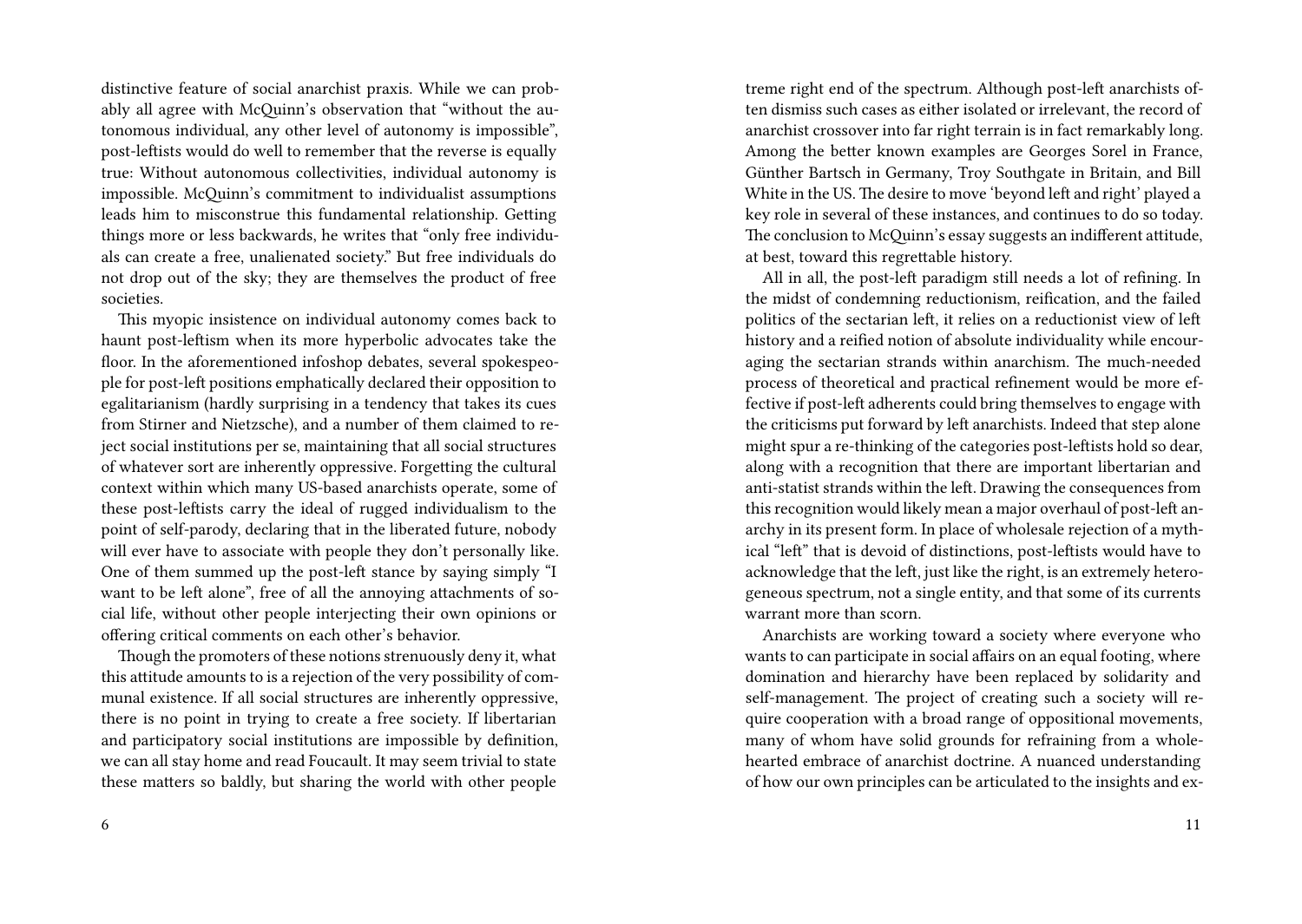tions, by questioning the tendentially elitist undertones that mark so much anarchist discourse. Individualist strands of anarchism are especially susceptible to a disdain for "the masses", and the post-left persuasion frequently accentuates the inegalitarian aspects of this worldview. A few post-left anarchists go so far as to extol the right wing tendencies within anarchism as a healthy corrective to the grave dangers of social equality and the dastardly connivance of anarchists and power-mad leftists.

On this score, McQuinn's essay sets off alarm bells for readers familiar with the neglected history of anarchist flirtations with the right. Anarchism has long had something of a Janus face, oscillating between emancipatory and exclusivist poles. Stirner himself is an exemplary figure in this regard: simultaneously the chief inspiration for one wing of anarchism, and a darling of the right, from its proprietarian faction to its pronounced elitist and authoritarian variants. The problem here is not really that of an "opening to the political right", as McQuinn anticipates, but rather the naïve notion that anarchists can now, through force of will alone, walk through the looking glass into the promised land of "neither left nor right". Post-left anarchists would do well to examine the history of this foolish slogan before adopting it into their repertoire. In its modern form the phrase was popularized by the right wing of the German Greens, particularly the far-right authoritarian Herbert Gruhl, during the reactionary backlash of the early 1980's. But the roots of the neither-left-nor-right idea go considerably further back; a version of this stance was popular within the nationalist and populist völkisch movement in Wilhelmine and Weimar Germany, and the pretence of offering a 'third way' between left and right became one of the major selling points for European fascism.

Anarchists have not always escaped this kind of political disorientation. From the peculiar response of Proudhonists to the Dreyfus Affair, to the Italian syndicalists who joined Mussolini, to the "national anarchists" and "third positionists" of today, anarchist militants have sometimes found a comfortable home on the exmeans that sometimes we can't do exactly what we want to do, and sometimes we will indeed need to cooperate with people we don't like very much. The false promise of absolute individual autonomy is not simply an idle fantasy, it is profoundly indebted to those classical liberal principles that underwrite capitalist society as we know it. Genuine autonomy is not the mere absence of constraints. In its more extreme versions, the post-left vision is encumbered by a negative conception of freedom, a conception reduced to the liberty of atomized individuals, who jealously guard their private rights and prerogatives. It cannot accommodate a positive conception of social freedom, a kind of freedom that flourishes in cooperation with others and demands equality as its necessary counterpart, a kind of freedom that is embodied in anti-authoritarian social structures and cooperative social practices.

Many post-left enthusiasts also seem to think of "leftists" as a bunch of busybodies who are constantly telling other people what to do. Some leftists do fit this description, and it is likely that this propensity often compounds the existing authoritarian disposition of a certain leftist personality type. But apart from the fact that these same trends are fiercely combatted by many other leftists of a more anti-authoritarian disposition, there is something disconcertingly complacent about the unexamined perceptions of proper behavior that underlie this particular post-left complaint. After all, liberatory forms of social interaction sometimes require us to challenge each other's opinions and actions rather than just accepting them. The world will not be a better place if we keep our thoughts to ourselves and largely leave each other alone — especially when we're engaged with people who are not our personal friends and familiar acquaintances. The time-honored anarchist principle of free association does not license insularity; instead it encourages exploration and mutual recognition, including critical contestation of what other people say and do. This is how social cohesion is kept transparent and solidarity is nourished. To abandon such efforts